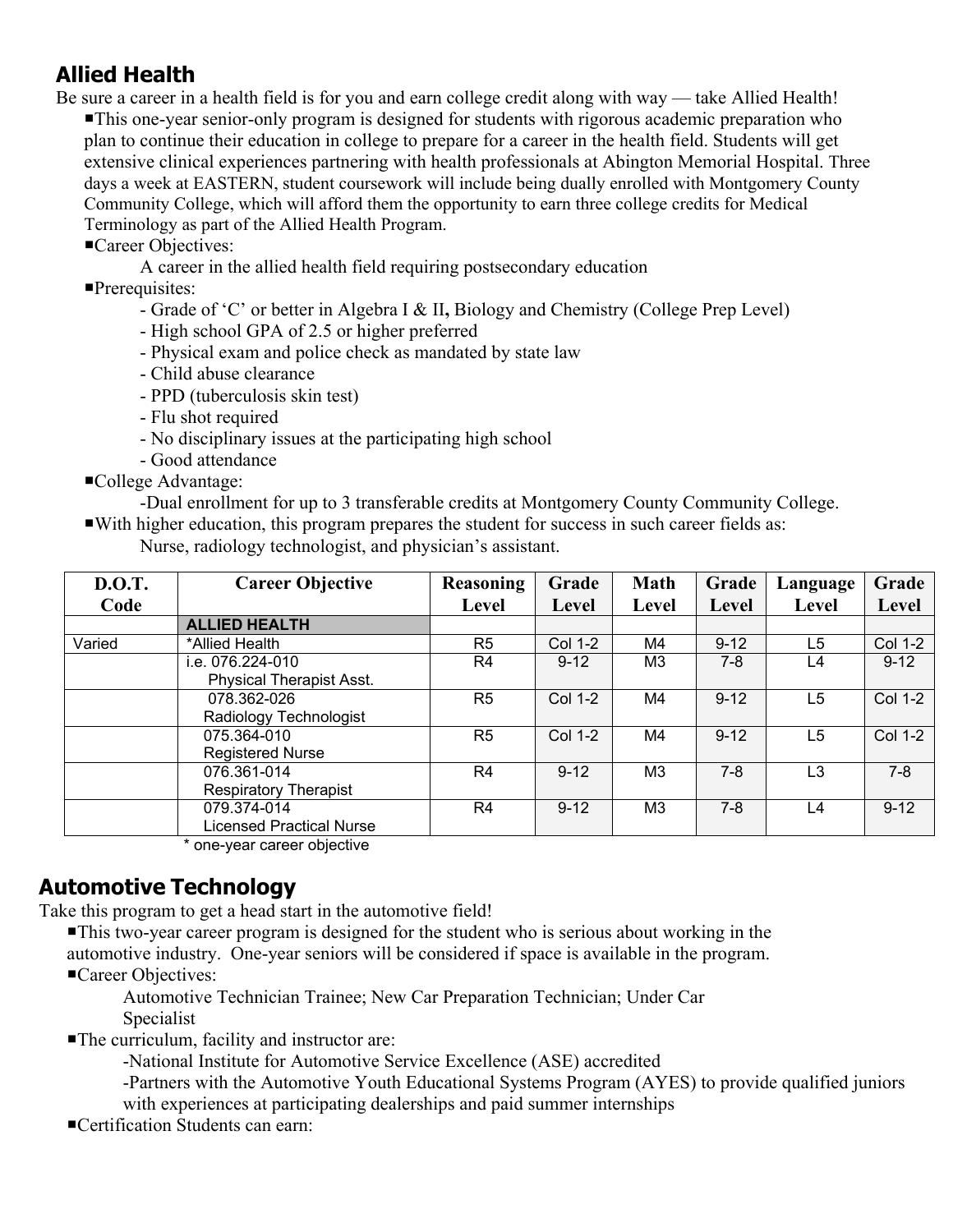ASE qualifying exams (after completing a reduced period of work experience in the Automotive Industry), and (S/P2) Safety and Pollution Prevention certifications.

Students also qualify for advanced standing through an articulation agreement with:

-Lincoln Technical Institute – up to three courses

-Pennsylvania College of Technology - advanced placement

-Universal Technical Institute (UTI) for up to four Auto Tech courses

With higher education, this program prepares the student for success in such career fields as: Automotive service, engineering and design, manufacturer representative, automotive insurance industry/damage appraisal and testing, race car development, technical writing, managing and teaching

| <b>D.O.T.</b><br>Code | <b>Career Objective</b>        | Reasoning<br>Level | Grade<br>Level | <b>Math</b><br>Level | Grade<br>Level | Language<br>Level | Grade<br>Level |
|-----------------------|--------------------------------|--------------------|----------------|----------------------|----------------|-------------------|----------------|
|                       | <b>AUTOMOTIVE TECHNOLOGY</b>   |                    |                |                      |                |                   |                |
| 620.261-012           | Automotive Technician Trainee  | R4                 | $9 - 12$       | M <sub>3</sub>       | 7-8            | L3                | $7-8$          |
| 620.684-014           | *Under Car Specialist          | R <sub>2</sub>     | 4-6            | M <sub>1</sub>       | $4-6$          |                   | $4 - 6$        |
| 620.364-010           | New Car Preparation Technician | R <sub>2</sub>     | 4-6            | M2                   | $0 - 3$        |                   | 4-6            |

\* one-year career objective

#### **Business and Technology Professional**

The Business and Technology Professional program will prepare students for a career in a professional office environment. This program is dually enrolled with Montgomery County Community College, which will afford them the opportunity to earn up to nine college credits.

- In this two-year half-day program students study the current Microsoft Office applications including Word, Excel, PowerPoint, Outlook, and other communications technologies.
- Career Objectives:

Executive Administrative Assistant; Administrative Assistant; and Customer Service Representative

- Students will leave the program well-versed on creating spreadsheets; composing correspondence; managing databases; creating presentations; document management; and on the use of office machines. Students will enhance their communication, independent thinking, problem-solving, interpersonal, and soft skills.
- College Advantage:

Dual Enrollment for up to nine transferable credits at Montgomery County Community College

| D.O.T.<br>Code                            | <b>Career Objective</b>                                                                            | <b>Reasoning</b><br>Level              | Grade<br>Level                      | <b>Math</b><br>Level                               | Level                   | <b>Grade Language</b><br>Level | Grade<br>Level                        |
|-------------------------------------------|----------------------------------------------------------------------------------------------------|----------------------------------------|-------------------------------------|----------------------------------------------------|-------------------------|--------------------------------|---------------------------------------|
|                                           | <b>Business and Technology</b><br><b>Professional</b>                                              |                                        |                                     |                                                    |                         |                                |                                       |
| 169.167-010<br>201.362-030<br>211.462-010 | Executive Administrative Assistant<br>Administrative Assistant<br>*Customer Service Representative | R <sub>5</sub><br>R4<br>R <sub>3</sub> | <b>Col 1-2</b><br>$9 - 12$<br>$7-8$ | M <sub>3</sub><br>M <sub>3</sub><br>M <sub>2</sub> | $7-8$<br>$7-8$<br>$4-6$ | L5<br>L4<br>L <sub>2</sub>     | <b>Col 1-2</b><br>$9 - 12$<br>$4 - 6$ |

\* one-year career objective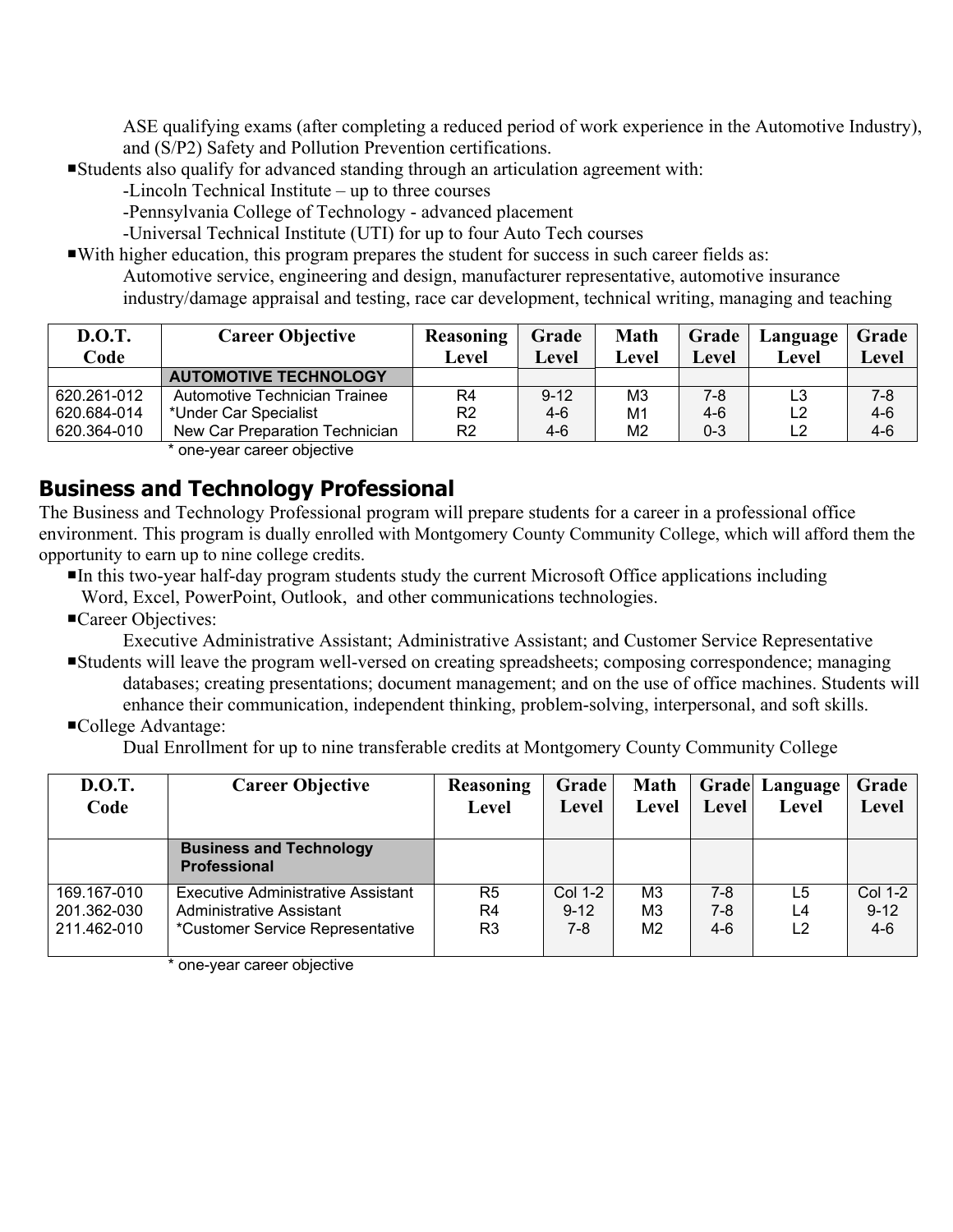## **Collision Repair Technology**

You'll meet industry standards to be a success in this field!

A student enrolled in this two-year career program benefits from a combination of classroom instruction and hands-on experience needed to carry out repairs on motor vehicles.

Students benefit from the use of I-Car (Inter-Industry Conference on Auto Collision Repair) enhanced curriculum. One-year seniors will be considered if space is available in the program.

Career Objectives:

Automotive Refinisher; Sheet Metal/Cosmetic Repair Person; Frame/Structural Repair

Person; Automotive Refinisher's Helper - (one-year students)

Program Certification:

This is one of only seventeen secondary programs in Pennsylvania certified by the National Institute for Automotive Service Excellence (ASE) for meeting industry standards.

Certification Students can earn:

Safety and Pollution Prevention (S/P2) certification; Collision Repair Technology is an approved member of the I-CAR Industry Training Alliance.

Advanced Placement:

Students may qualify for advanced placement college credit at Pennsylvania College of Technology. With higher education, this program prepares the student for success in such career fields as:

Automotive, marine and aeronautic service, new car design, manufacturing representative, insurance industry damage appraisal and testing, race car fabrication and vehicle engineering, metal fabrication, safety design engineering, technical writing, consumer information technologies, collision test engineering and teaching.

| <b>D.O.T.</b> | <b>Career Objective</b>                      | <b>Reasoning</b> | Grade   | <b>Math</b>    | Grade | Language | Grade        |
|---------------|----------------------------------------------|------------------|---------|----------------|-------|----------|--------------|
| Code          |                                              | <b>Level</b>     | Level   | <b>Level</b>   | Level | Level    | <b>Level</b> |
|               | <b>COLLISION REPAIR</b><br><b>TECHNOLOGY</b> |                  |         |                |       |          |              |
| 845.381-010   | Automotive Refinisher                        | R <sub>3</sub>   | $7-8$   | M <sub>2</sub> | $4-6$ | L3       | $7 - 8$      |
| 807.381-010   | <b>Sheet Metal/Cosmetic Repair</b><br>Person | R <sub>3</sub>   | $7 - 8$ | M <sub>3</sub> | $7-8$ | L3       | $7 - 8$      |
| 807.381-010   | Frame/Structural Repair Person               | R3               | $7 - 8$ | M <sub>3</sub> | 7-8   | L3       | 7-8          |
| 845.684-014   | *Automotive Refinisher's Helper              | R <sub>2</sub>   | $7 - 8$ | M1             | $4-6$ | L1       | $7 - 8$      |

\* one-year career objective

## **Commercial Art**

You'll develop your own portfolio!

This two-year career program covers everything from conceptual drawing and design to a professional portfolio; students learn the value and application of their unique styles in both design and illustration; and students use industry-standard software on the Macintosh Platform. Software includes: Adobe InDesign, Adobe Photoshop, Adobe Illustrator, Dreamweaver and Flash. One-year seniors will be considered if space is available.

Career Objectives:

Graphic Design; Commercial Illustration; Digital Imaging Design

Upon Completion of the program:

-Students will have a portfolio consisting of items a committee of art college representatives established. -Senior students will have their portfolios reviewed by art school representatives.

Advanced Placement:

Students may qualify for advanced placement college credits at Pennsylvania College of Technology. With higher education, this program prepares the student for success in such career fields as:

Graphic design, illustration, animation, computer-generated graphic art, teaching and multi-media specialist.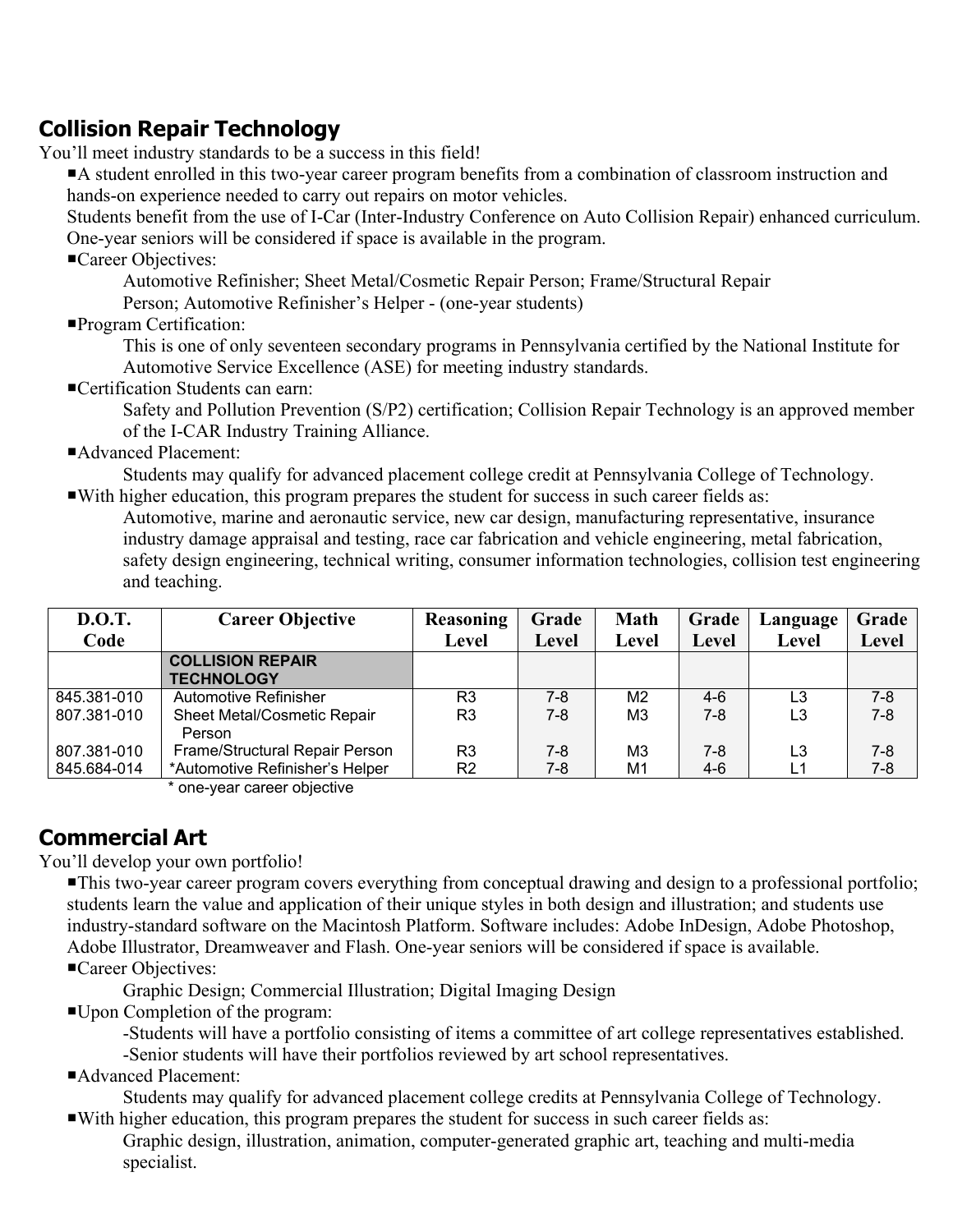| <b>D.O.T.</b><br>Code | <b>Career Objective</b> | <b>Reasoning</b><br>Level | Grade<br>Level | <b>Math</b><br>Level | Grade<br>Level | Language<br>Level | Grade  <br>Level |
|-----------------------|-------------------------|---------------------------|----------------|----------------------|----------------|-------------------|------------------|
|                       | <b>COMMERCIAL ART</b>   |                           |                |                      |                |                   |                  |
| 141.061-022           | Commercial Illustration | R5                        | <b>Col 1-2</b> | M <sub>2</sub>       | $4-6$          | L4                | $9 - 12$         |
| 141.061-018           | Graphic Design          | R5                        | Col 1-2        | M <sub>3</sub>       | 7-8            | L4                | $9 - 12$         |
| 141.061-018           | Digital Imaging Design  | R5                        | Col 1-2        | M <sub>3</sub>       | 7-8            | L4                | $9 - 12$         |

### **Computer Network Administration**

Would you like to be a college student while still in high school? While in EASTERN's Computer Network Administration program, you can choose to enroll in Montgomery County Community College for up to 12 transferable credits! More and more businesses need network administrators now. Get your start here!

Students must pass the Certified Linux Administrator (CLA) exam in the first year of the program and are prepared for other industry certification exams, including Cisco Certified Entry Network Technician (CCENT). One-year seniors will be considered if space is available in the program.

Career Objectives:

Computer Network Administrator, Linux Administrator - (one-year students)

Prerequisites:

Strong math background (Algebra II completed or scheduled during the first year of the program) College Advantages:

- Dual Enrollment for up to 12 transferable credits at Montgomery County Community College

- Guaranteed admission into Penn State Abington's School of Information Sciences and

Technology if they meet PSU criteria

- Advanced placement at Pennsylvania College of Technology
- ■Career Fields:

Computer Network Administrator; Linux Administrator

| <b>D.O.T.</b><br>Code | <b>Career Objective</b>        | Reasoning<br><b>Level</b> | Grade<br><b>Level</b> | <b>Math</b><br>Level | Grade<br>Level | Language<br>Level | Grade<br>Level |
|-----------------------|--------------------------------|---------------------------|-----------------------|----------------------|----------------|-------------------|----------------|
|                       | <b>COMPUTER NETWORK ADMIN.</b> |                           |                       |                      |                |                   |                |
| 031.262-010           | *Linux Network Administrator   | R5                        | Col 1-2               | M <sub>3</sub>       | 7-8            | L5                | Col 1-2        |
| 031.262-010           | Network Administrator          | R5                        | Col 1-2               | M3                   | 7-8            | L5                | Col 1-2        |
|                       |                                |                           |                       |                      |                |                   |                |

one-year career objective

## **Construction Technology**

Get satisfaction from building projects and working with current materials used in the field to refine your construction skills!

This two-year career program is the first step for students interested in pursuing a successful career in the construction field. One-year seniors will be considered if space is available in the program. Career Objectives:

Carpenter Pre-Apprentice; Exterior Remodeling and Installation**;** Roofing & Siding Helper - (one-year students)

Students will work on both residential and commercial construction in the school's shop area.

Advanced Placement and Apprenticeship:

Students may qualify for advanced placement college credit at Pennsylvania College of Technology or want to consider an apprenticeship program after high school.

With higher education, this program prepares the student for success in such career fields as: Architecture, general contracting, teaching, surveying, construction management, construction technology, civil engineering, architectural engineering, code enforcement and insurance adjustor.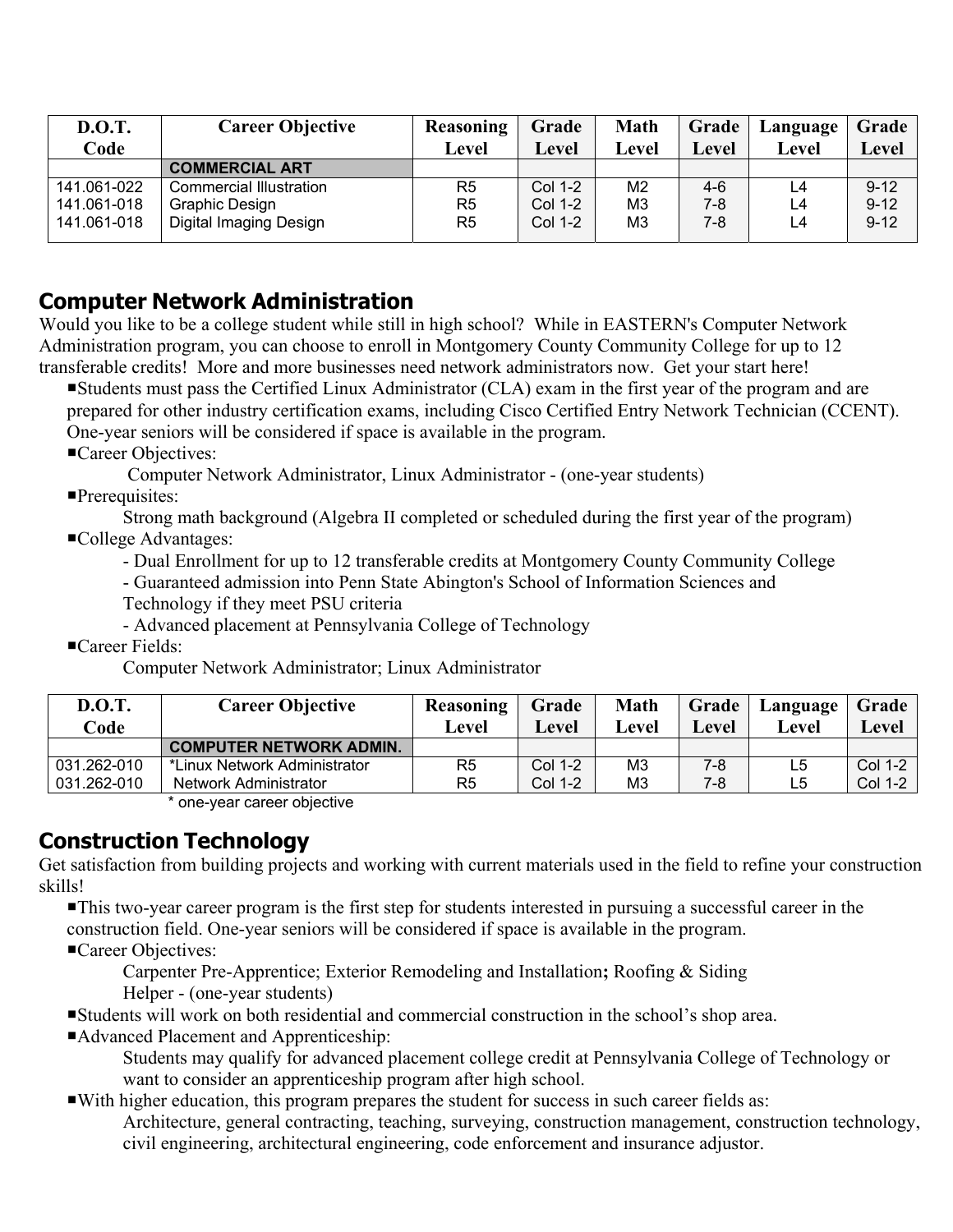| <b>D.O.T.</b> | <b>Career Objective</b>        | <b>Reasoning</b> | Grade        | <b>Math</b>    | Grade   | Language       | Grade   |
|---------------|--------------------------------|------------------|--------------|----------------|---------|----------------|---------|
| Code          |                                | Level            | <b>Level</b> | <b>Level</b>   | Level   | Level          | Level   |
|               | <b>CONSTRUCTION</b>            |                  |              |                |         |                |         |
|               | <b>TECHNOLOGY</b>              |                  |              |                |         |                |         |
| 860.381-026   | Pre-Apprentice                 | R4               | $9 - 12$     | M <sub>3</sub> | 7-8     | L3             | 7-8     |
| 869.381-010   | <b>Exterior Remodeling and</b> | R4               | $9 - 12$     | M <sub>3</sub> | $7 - 8$ | L3             | $7 - 8$ |
|               | Installation                   |                  |              |                |         |                |         |
| 860.684-014   | *Roofing & Siding Helper       | R3               | $7 - 8$      | M <sub>1</sub> | $0 - 3$ | L <sub>2</sub> | 4-6     |

\* one-year career objective

### **Cosmetology**

Save thousands of dollars by taking this program in high school!

This two-year program will provide the skills necessary to begin a career in the cosmetology field. In Pennsylvania, as well as other states, cosmetologists must be licensed to practice in the field. One-year seniors will be considered if space is available in the program.

Career Objective:

Cosmetologist

■Certifications students can earn:

-Pennsylvania State Board of Cosmetology - licensed cosmetologist

 With higher education, this program prepares the student for success in such areas as: Cosmetology, management, teaching, product representation, and development and design

| <b>D.O.T.</b><br>Code | <b>Career Objective</b> | <b>Reasoning</b><br>Level | Grade<br>Level | <b>Math</b><br>Level | Grade<br>Level | Language<br>Level | Grade<br>Level |
|-----------------------|-------------------------|---------------------------|----------------|----------------------|----------------|-------------------|----------------|
|                       |                         |                           |                |                      |                |                   |                |
|                       | <b>COSMETOLOGY</b>      |                           |                |                      |                |                   |                |
| 332.271-010           | Cosmetologist           | R4                        | $9 - 12$       | M <sub>3</sub>       | $7 - 8$        | L3                | $7 - 8$        |
| 331.674-010           | *Nail/Salon Technician  | R <sub>2</sub>            | 4-6            | M1                   | $0 - 3$        |                   | $4-6$          |

\* one-year career objective

# **Culinary Arts**

Build your culinary skills and techniques at EASTERN so you can compete in this field! Students also have the potential to earn up to nine transferable college credits through an articulation agreement with Montgomery County Community College and Pennsylvania state technical colleges.

This two-year half-day program enables students to acquire a variety of skills including soup and sauce preparation, preparation of meat, fish and poultry entrees, baking, kitchen sanitation, purchasing and inventory controls. One-year seniors will be considered if space is available in the program.

Career Objectives:

Prep Cook; Cook Apprentice; Pantry Person; Kitchen Helper

■Certifications students can earn:

ServSafe Certification, American Culinary Federation Certified Junior Culinarian

Culinary students continuing their education in this field can benefit from college credit articulation agreements with:

-Johnson & Wales University (for up to 13.5 quarter credits)

-Bucks County Community College (14 quarter credits)

-Students may also qualify for advanced placement college credit at Pennsylvania College of Technology

-Articulation credit with Montgomery County Community College

With higher education, this program prepares the student for success in such career fields as:

Food and beverage management, purchasing, teaching, food science, food manufacturing, pastry, food styling and retail food management.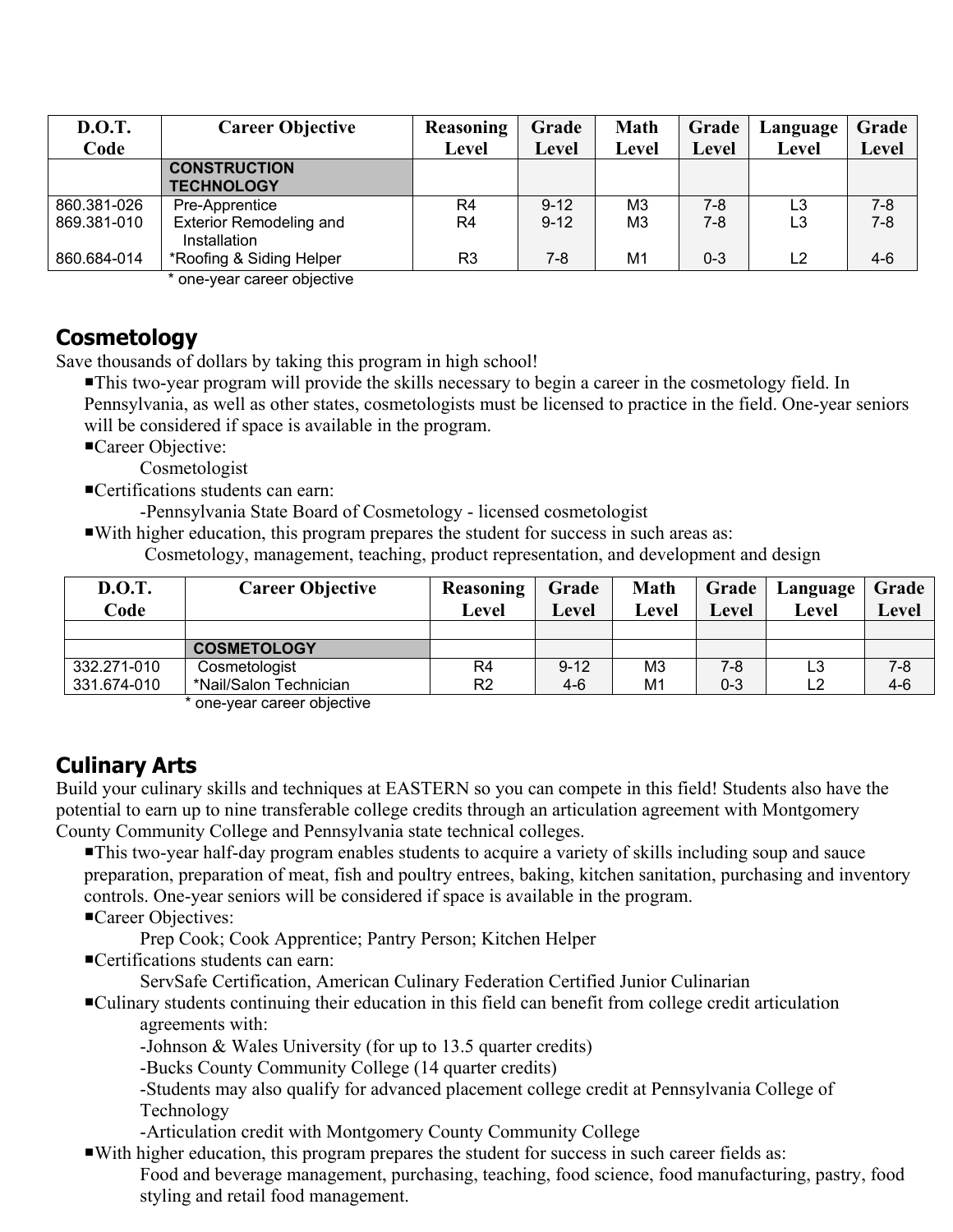| <b>D.O.T.</b> | <b>Career Objective</b>   | <b>Reasoning</b> | Grade   | <b>Math</b>    | Grade   | Language       | Grade   |
|---------------|---------------------------|------------------|---------|----------------|---------|----------------|---------|
| Code          |                           | Level            | Level   | Level          | Level   | Level          | Level   |
|               | <b>CULINARY ARTS</b>      |                  |         |                |         |                |         |
| 318.687-010   | *Kitchen Helper           | R2               | 4-6     | M1             | $0 - 3$ | L1             | $0 - 3$ |
| 317.684-014   | Pantry Person             | R <sub>3</sub>   | 7-8     | M <sub>2</sub> | $4-6$   | L <sub>2</sub> | $4 - 6$ |
| 313.361-014   | Prep Cook                 | R <sub>3</sub>   | $7-8$   | M <sub>3</sub> | $7 - 8$ | L3             | $7 - 8$ |
| 313.361-014   | Cook Apprentice           | R <sub>3</sub>   | $7 - 8$ | M <sub>3</sub> | 7-8     | L3             | $7 - 8$ |
|               | ang voor oorgar objective |                  |         |                |         |                |         |

one-year career objective

### **Electrical Technology**

Our training will provide the essential hands-on and safety skills that a student needs to pursue a rewarding career in the electrical construction industry.

This two-year multi-faceted career program enables the student to learn the basics of electricity as well as residential and commercial wiring, data cabling and basic fiber optic installation. One-year seniors will be considered if space is available in the program.

Career Objectives:

Retail Sales; Electrician's Helper; Maintenance Helper; Electrician

Prerequisites:

-Good color vision

-Ability to climb moderate heights on a ladder

Advanced Placement and Apprenticeship:

Students may also qualify for advanced placement college credit at Pennsylvania College of Technology or want to consider an apprenticeship program after high school.

With higher education, this program prepares the student for success in such career fields as:

Residential or commercial electrician, electrical engineering, teaching, computer systems engineering, communications engineering and development.

| <b>D.O.T.</b><br>Code | <b>Career Objective</b>      | <b>Reasoning</b><br>Level | Grade<br>Level | <b>Math</b><br>Level | Grade<br>Level | Language<br>Level | Grade<br>Level |
|-----------------------|------------------------------|---------------------------|----------------|----------------------|----------------|-------------------|----------------|
|                       | <b>ELECTRICAL TECHNOLOGY</b> |                           |                |                      |                |                   |                |
| 249.362-010           | *Rental/Counter Clerk        | R4                        | $9 - 12$       | M <sub>2</sub>       | $4-6$          | L4                | $9 - 12$       |
| 829.684-022           | *Electrician Helper          | R3                        | 7-8            | M <sub>2</sub>       | $4-6$          | L <sub>2</sub>    | $4-6$          |
| 620.664-014           | Maintenance Helper           | R <sub>3</sub>            | $7-8$          | M <sub>2</sub>       | $4-6$          | L <sub>2</sub>    | $4 - 6$        |
| 824.261-010           | Electrician                  | R4                        | $9 - 12$       | M4                   | $9 - 12$       | L3                | $7 - 8$        |

\* one-year career objective

# **Heating, Ventilation and Air Conditioning (HVAC)**

There is always a demand for these services!

This two-year career program provides a comprehensive foundation of the basic theories and principles of heating, air conditioning and heat pump systems. One-year seniors will be considered if space is available in the program.

Career Objectives:

 Heating and Air Conditioning Installation Technician; Heating and Air Conditioning Service Technician; Retail Sales, Heating and Air Conditioning Helper - (one-year students)

Advanced Placement:

Students may also qualify for advanced placement college credit at Pennsylvania College of Technology. With higher education, this program prepares the student for success in such career fields as:

Residential heating, air conditioning, mechanical technology, mechanical engineering, insurance consultant and building maintenance.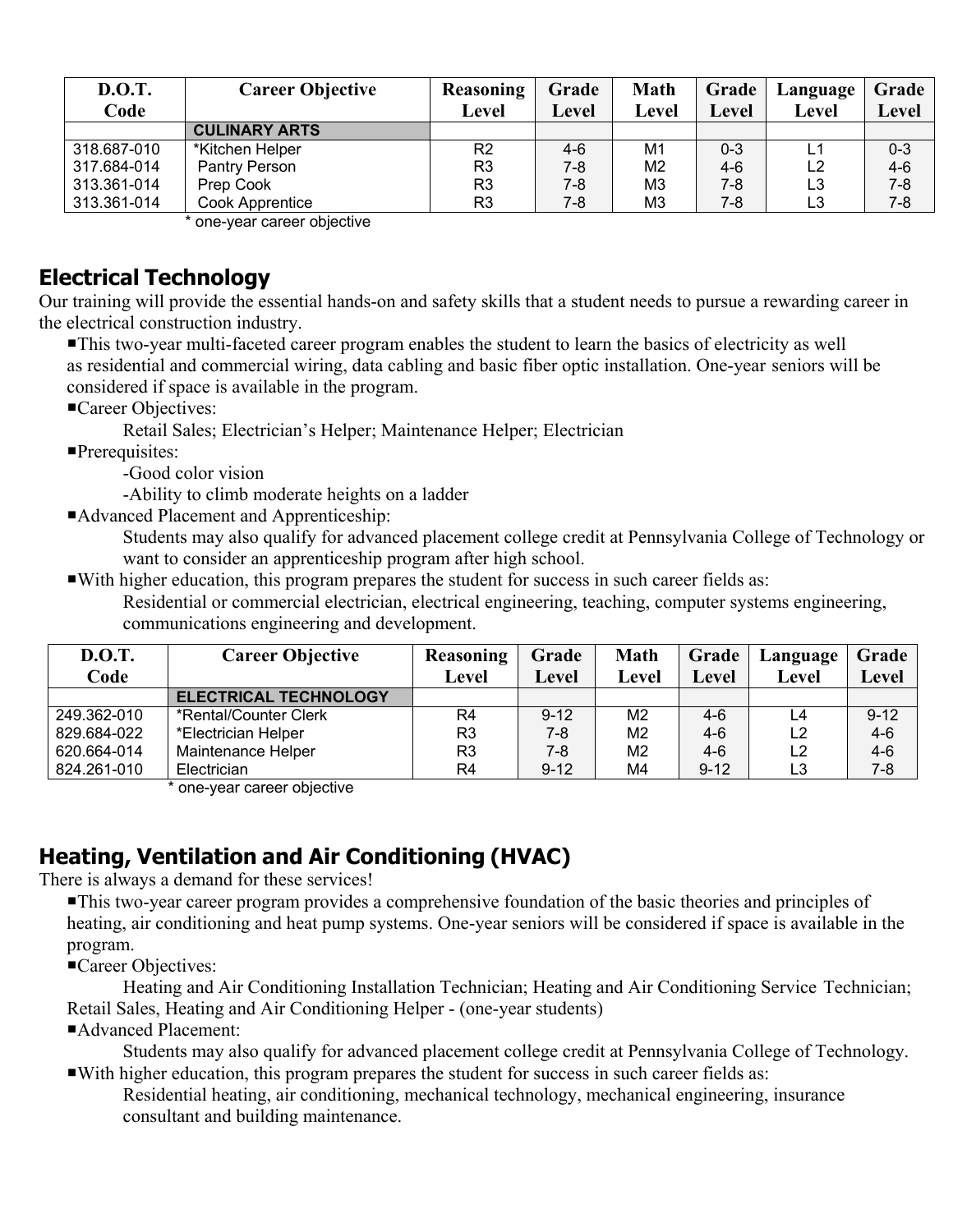| <b>D.O.T.</b> | <b>Career Objective</b>        | <b>Reasoning</b> | Grade    | <b>Math</b>    | Grade        | Language       | Grade |
|---------------|--------------------------------|------------------|----------|----------------|--------------|----------------|-------|
| Code          |                                | Level            | Level    | Level          | <b>Level</b> | Level          | Level |
|               | <b>AIR CONDITIONING &amp;</b>  |                  |          |                |              |                |       |
|               | <b>HEATING TECHNOLOGY</b>      |                  |          |                |              |                |       |
| 637.261-014   | Heating, Ventilation & Air     | R4               | $9 - 12$ | M3             | 7-8          | L3             | 7-8   |
|               | <b>Conditioning Technician</b> |                  |          |                |              |                |       |
| 637.664-010   | *Heating, Ventilation & Air    | R3               | $7-8$    | M <sub>2</sub> | 4-6          | L <sub>2</sub> | $4-6$ |
|               | <b>Conditioning Helper</b>     |                  |          |                |              |                |       |

\* one-year career objective

#### **Protective Services**

You'll earn several certifications to give you a head start on careers in this field!

This two-year career program prepares the student to enter a career related to law enforcement, fire science, industrial safety and security, and Emergency Management Systems (EMS) preparedness. One-year seniors will be considered if space is available in the program.

Career Objectives:

Police; Fire Fighter; Industrial Security - (one-year students)

Program Prerequisite:

The student must undergo a state police check to enroll in the program and work in this field.

Certifications students can earn:

Fire Fighter 1 through testing by Bucks Co. Fire Academy; Hazardous Materials Awareness through testing by Bucks Co. Fire Academy; Hazardous Materials Operations through testing by Bucks Co. Fire Academy; Adult CPR through testing by the Red Cross; Standard First Aid through testing by the Red Cross; and First Responder Emergency Medical Services.

 Certifications students will test for: National Incident Management System levels 100, 200, 700 and 800 With higher education, this program prepares students for success in such career fields as:

Criminal Justice, teaching, firefighting, security and corrections, and EMS.

| <b>D.O.T.</b> | <b>Career Objective</b>    | Reasoning      | Grade    | <b>Math</b>    | Grade   | Language | Grade   |
|---------------|----------------------------|----------------|----------|----------------|---------|----------|---------|
| Code          |                            | Level          | Level    | Level          | Level   | Level    | Level   |
|               | <b>PROTECTIVE SERVICES</b> |                |          |                |         |          |         |
| 375.263-014   | Police                     | R4             | $9 - 12$ | M <sub>2</sub> | $4-6$   | L3       | 7-8     |
| 376.367-018   | *Security                  | R <sub>3</sub> | 7-8      | M <sub>1</sub> | $0 - 3$ | L2       | $4 - 6$ |
| 373.364-010   | Fire Fighter 1             | R4             | $9 - 12$ | M <sub>2</sub> | $4-6$   | L3       | $7 - 8$ |

\* one-year career objective

### **Veterinary Science**

Veterinary Science provides the opportunity to pursue a career in the animal care industry, and will provide students with a working knowledge of small animal industries. One-year seniors will be considered of space is available in the program.

This two-year half-day program, students will learn to support veterinarians by providing assistance during animal examinations; treatment administration and monitoring; managing animal and related health record information; and how to perform a range of selected practice-related duties.

Career Objectives:

Veterinary Technician, Veterinary Assistant

- **Prerequisites:** 
	- Grade of 'C' or better in Algebra I & II
	- Grade of 'C' or better in Biology or Advanced Science Course (College Prep Level)
	- High school GPA of 2.5 or higher preferred
	- No Animal Allergies
	- No disciplinary issues at the participating high school
	- Good attendance